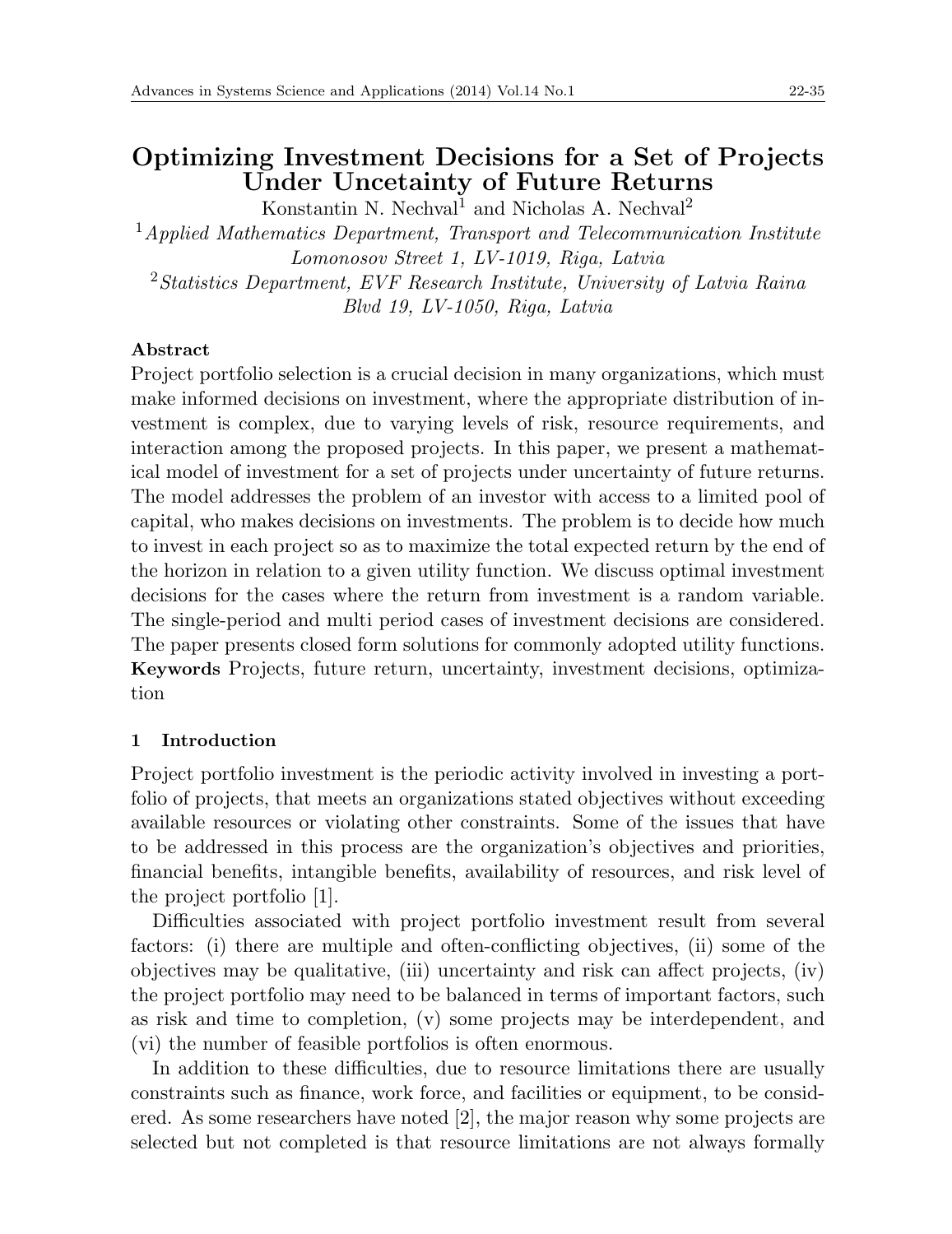included in the project selection process. In cases where resource limitations are at fault for a failed project, a selection model that incorporated resource limitations could have aided the decision maker in avoiding such mistakes [1]. Portfolio selection becomes more complex when resource availability and consumption are not uniform over time.

There are many different techniques that can be used to estimate, evaluate, and choose project portfolios [3-4]. Some of these techniques are not widely used because they address only some of the above issues, they are too complex and require too much input data, they may be too difficult for decision makers to understand and use, or they may not be used in the form of an organized process [5]. Among all of the techniques that are available, optimization techniques are the most fundamental quantitative tool for project portfolio selection and address most of the important issues [6]. However, they have largely failed to gain user acceptance [7], and few modeling approaches, from a variety of optimization approaches that have been developed, are being utilized as aids to decision making in this area [8]. According to Hess "management science has failed altogether to implement project selection models; we have proposed more and more sophistication with less and less practical impact" [9]. One of the major reasons for the failure of traditional optimization techniques is that they prescribe solutions to portfolio selection problems without allowing for the judgment, experience and insight of the decision-maker [7].

A literature review we conducted in this field clearly showed that, although there are many different methods for project evaluation and portfolio selection that have their own advantages, no single technique addresses all of the issues that should be considered in project portfolio selection [10]. Among published methodologies for project portfolio selection, there has been little progress towards achieving an integrated framework that: (a) simultaneously considers all the different criteria in determining the most suitable project portfolio, (b) takes advantage of the best characteristics of existing methods by decomposing the process into a flexible and logical series of activities and applying the most appropriate technique(s) at each stage.

Well-known pragmatic difficulties that make project selection challenging include the following: (1) Success uncertainty (unknown rewards): Whether (or how well) a project will succeed, both technically and in the market, may be uncertain. (2) Changing opportunities (randomly arriving opportunities): The opportunity of funding a project may be uncertain. New projects are continually being proposed throughout the year, stimulated by changes in technology and market opportunities that might help the company to achieve its goal. (3) Need for quick funding decisions (on-line decision): The organizations proposing projects lack a comprehensive view of all projects activities company-wide. It is essential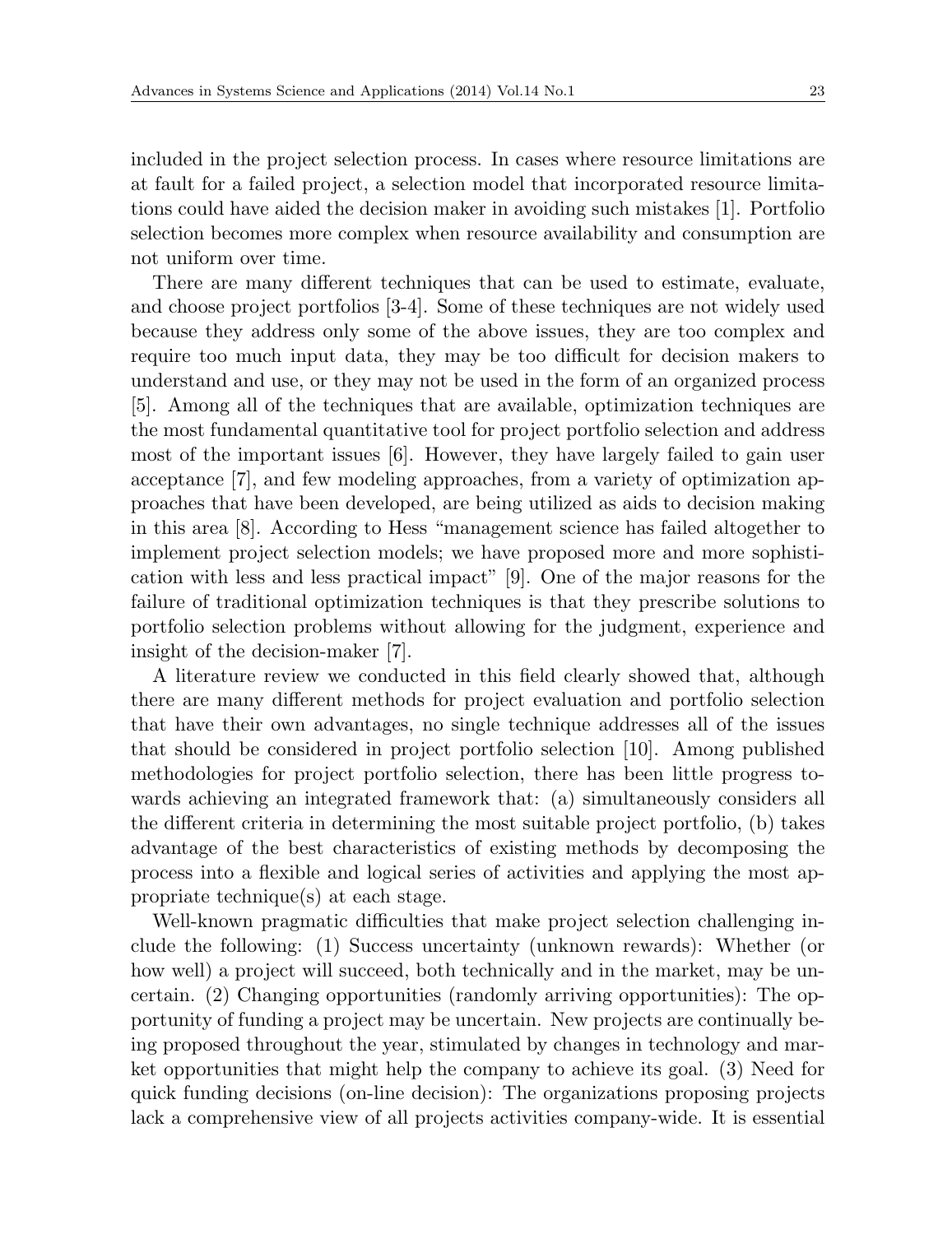for top management to give the organization prompt accept/revise/reject decisions, since such feedback helps to coordinate their activities. (4) Combinatorial complexity: The costs and benefits from different projects may interact.

### **2 Problem Statement**

The problem we will examine can be formulated as follows. Let  $w_0$  denote the initial wealth (measured in monetary units) of the investor and assume that there are m projects (opportunities) for investments which belong to a set of m risk categories, with corresponding random rates of return  $r_1, r_2, ..., r_m$ , among which the investor can allocate his wealth. The investor can also invest in a project of a riskless category offering a sure rate of return s. If we denote by  $u_1, ..., u_m$  the corresponding amounts to invest in the projects belonging to the set of m risk categories and by  $(w_0 - u_1 - \Lambda - u_m)$  the amount of investment in the project of the riskless category, the final wealth is given by

$$
w_1 = s(w_0 - u_1 - \dots - u_m) + \sum_{j=1}^{m} r_j u_j,
$$
 (1)

or equivalently

$$
w_1 = sw_0 + \sum_{j=1}^{m} (r_j - s)u_j.
$$
 (2)

The objective is to maximize over  $u_1, \ldots, u_m$ ,

$$
E\{g(\omega_1)\}\tag{3}
$$

where g is a known utility function for the investor,  $w_1$  is a random variable. We assume that the given expected value is well defined and finite for all  $w_0$ ,  $u_i$ , and that g is concave and twice continuously differentiable. We will not impose constraints on  $u_1, \ldots, u_m$ . This is necessary in order to obtain the results in convenient form. A few additional assumptions will be made later.

If a given amount  $w_0$  of the initial wealth is available for investment within N time periods, we are interested in determining decision rules on how much to invest in each project so as to maximize the total expected return by the end of the horizon in relation to a given utility function.

### **3 Investment Decisions for the Single Case**

Let us consider the preceding problem for every value of initial wealth and denote by  $\mu_j^* = \mu_j^*(\omega_0), j = 1, ..., m$ , the optimal amounts to invest in projects belonging to the set of m risk categories when the initial wealth is  $w_0$ . We say that the investment portfolio  $\{\mu_j^1(\omega_0), ..., \mu_j^m(\omega_0)\}\$ is partially separated if

$$
u_j^*(w_0) = c_j h(w_0), j = 1,...,m
$$
\n(4)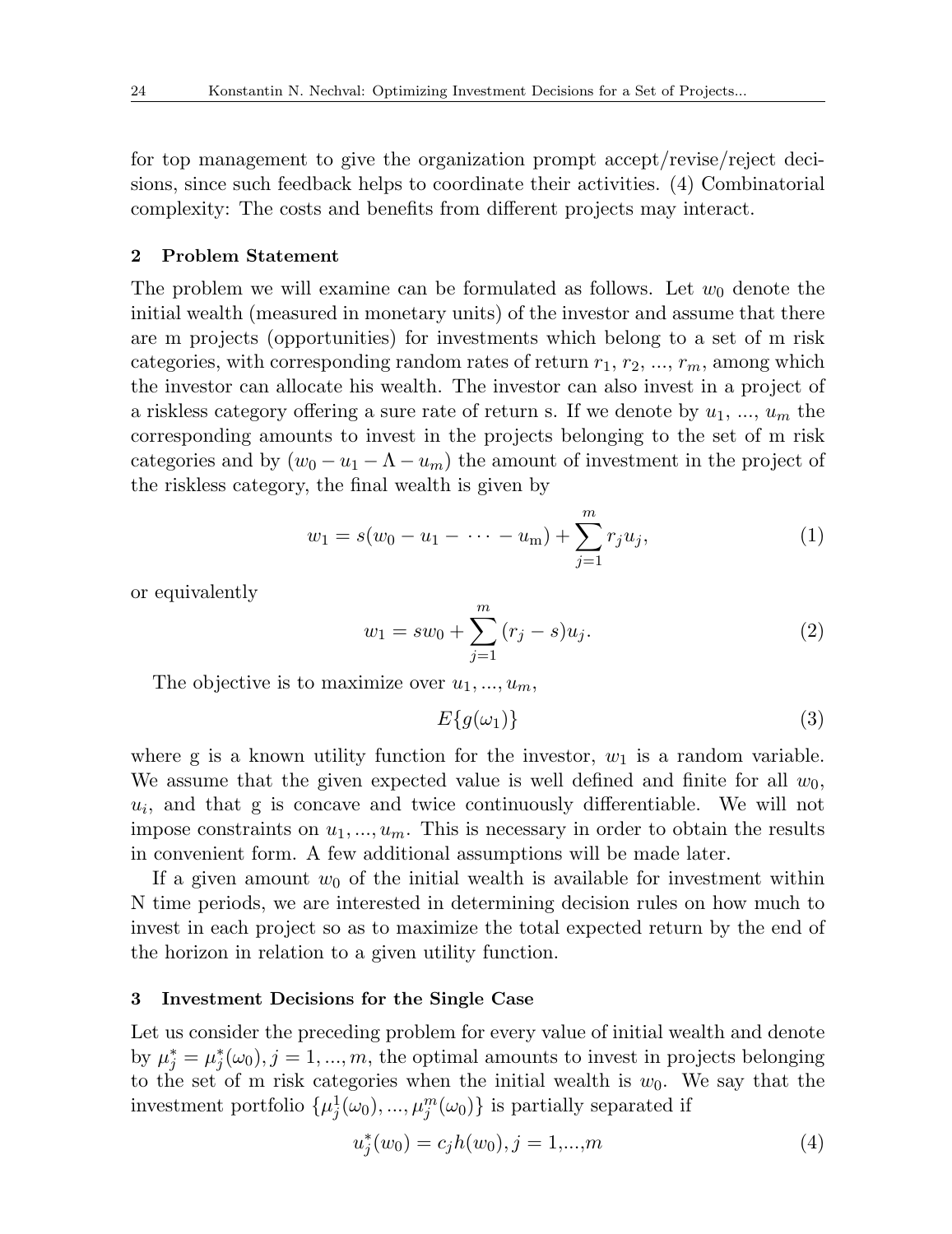where  $c_j$ ,  $j = 1, ..., m$ , are fixed constants and  $h(w_0)$  is a function of  $w_0$  (which is the same for all j).

When partial separation holds, the ratios of amounts invested in projects belonging to the set of m risk categories are fixed and independent of the initial wealth; that is,

$$
\frac{u_j^*(w_0)}{u_k^*(w_0)} = \frac{c_j}{c_k}, \text{for } j, k \in \{1, ..., m\}, c_k \neq 0 \tag{5}
$$

Actually, in the cases we will examine, when partial separation holds, the investment portfolio  $\{\mu_j^1(\omega_0), ..., \mu_j^m(\omega_0)\}\$  will be shown to consist of affine (linear plus constant) functions of  $w_0$  that have the form

$$
u_j^*(w_0) = c_j[a + bsw_0], j = 1,...,m
$$
\n(6)

where a and b are constants characterizing the utility function g. In the special case where  $a=0$  in  $(6)$ , we say that the optimal investment portfolio is completely separated in the sense that the ratios of the amounts invested in projects belonging to both the set of m risk categories and the riskless category are fixed and independent of initial wealth. Here the following theorem holds.

Theorem 1. If the utility function satisfies

$$
-\frac{g'(w_1)}{g''(w_1)} = a + bw_1, for all w_1 \tag{7}
$$

where  $g'$  and  $g''$  denote the first and second derivatives of g, respectively, and a and b are some scalars, then the optimal investment portfolio is given by (6). Furthermore, if  $G(w_0)$  is the optimal value of the problem, i.e.,

$$
G(w_0) = \max_{u_1, \dots, u_m} E\{g(w_1)\}\tag{8}
$$

then we have

$$
-\frac{G'(w_0)}{G''(w_0)} = \frac{a}{s} + bw_0, for all w_0 \tag{9}
$$

Proof. Let us assume that an optimal investment portfolio exists and is of the form

$$
u_j^*(w_0) = c_j(w_0)[a + bsw_0], j = 1,...,m
$$
\n(10)

where  $c_j(w_0), j = 1, ..., m$ , are some differentiable functions. We will prove that  $dc_j(w_0)/dw_0 = 0$  for all w0 and hence the functions  $c_j$  must be constant. We have for every  $w_0$ , by the optimality of  $\mu_j^*(\omega_0)$  for  $j = 1, ..., m$ ,

$$
\frac{dE\{g(w_1)\}}{du_j} = E\left\{g'\left[sw_0 + \sum_{k=1}^m (r_k - s)c_k(w_0)(a + bsw_0)\right](r_j - s)\right\} = 0
$$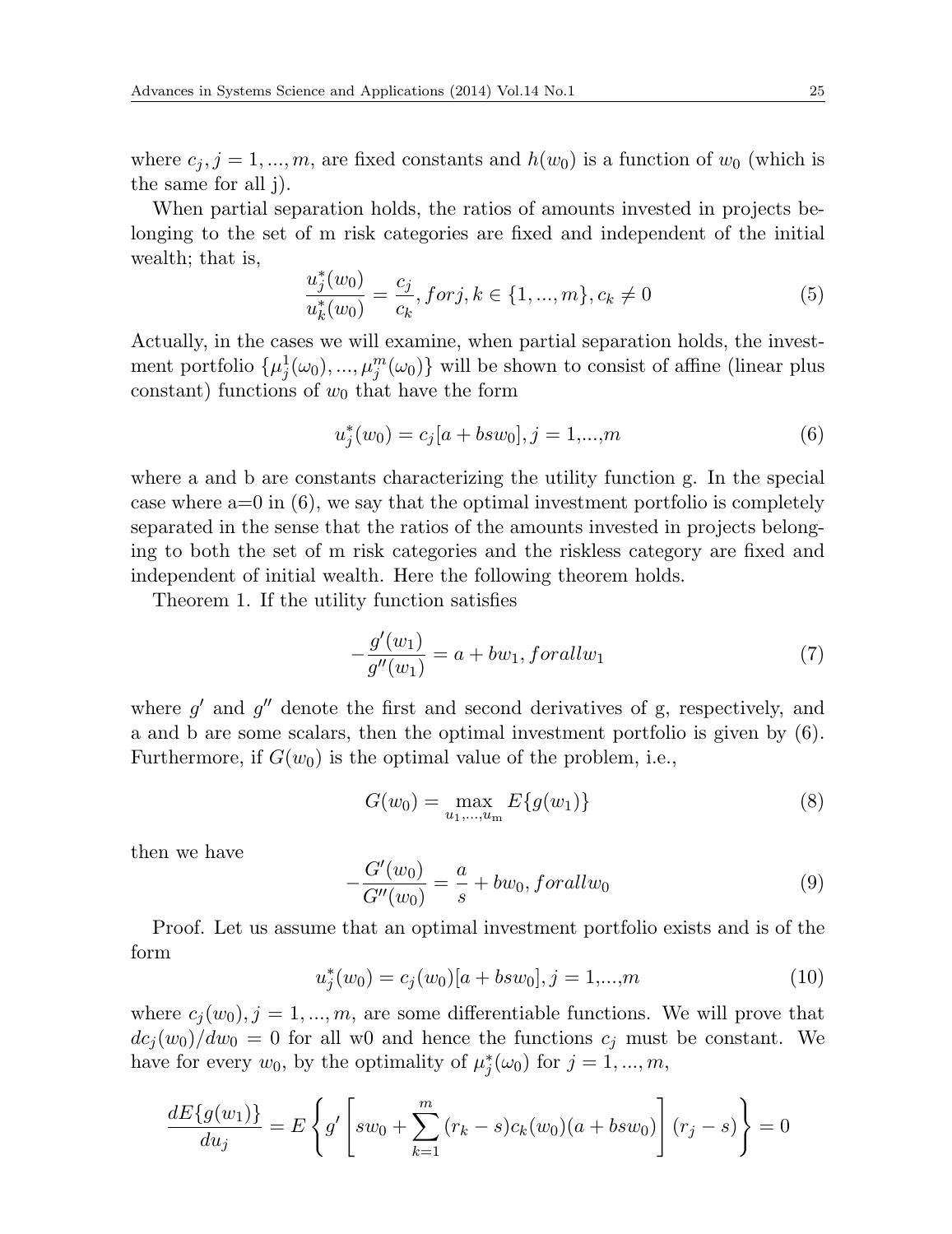$$
j = 1(1)m\tag{11}
$$

Differentiating the m equations in  $(11)$  with respect to  $w_0$  yields

$$
E\left\{\begin{bmatrix} (r_1 - s)^2 \cdots (r_1 - s)(r_m - s) \\ \vdots \\ (r_m - s)(r_1 - s) \cdots (r_m - s)^2 \end{bmatrix} g''(w_1)(a + bsw_0) \right\} \times \begin{bmatrix} dc_1(w_0)/dw_0 \\ \vdots \\ dc_m(w_0)/dw_0 \end{bmatrix}
$$
  
= 
$$
- \begin{bmatrix} E\left\{g''(w_1)(r_1 - s)s \left[1 + \sum_{k=1}^m (r_k - s)c_k(w_0)b\right]\right\} \\ E\left\{g''(w_1)(r_m - s)s \left[1 + \sum_{k=1}^m (r_k - s)c_k(w_0)b\right]\right\} \\ \vdots \\ E\left\{g''(w_1)(r_1 - s)s \left[1 + \sum_{j=1}^m (r_j - s)c_j(w_0)b\right]\right\} \\ \vdots \\ E\left\{g''(w_1)(r_m - s)s \left[1 + \sum_{j=1}^m (r_j - s)c_j(w_0)b\right]\right\} \end{bmatrix}.
$$
(12)

Using relation (7), we have

$$
g''(w_1) = -\frac{g'(w_1)}{a+b \left[ sw_0 + \sum_{j=1}^m (r_j - s)c_j(w_0)(a + bsw_0) \right]}
$$
  
= 
$$
-\frac{g'(w_1)}{(a + bsw_0) \left[ 1 + \sum_{j=1}^m (r_j - s)c_j(w_0)b \right]}.
$$
 (13)

Substituting in (12) and using (11), we have that the right side of (12) is the zero vector. The matrix on the left in (12), except for degenerate cases, can be shown to be nonsingular. Assuming that it is indeed nonsingular, we obtain

$$
\frac{dc_j(w_0)}{dw_0} = 0, j = 1,...,m
$$
\n(14)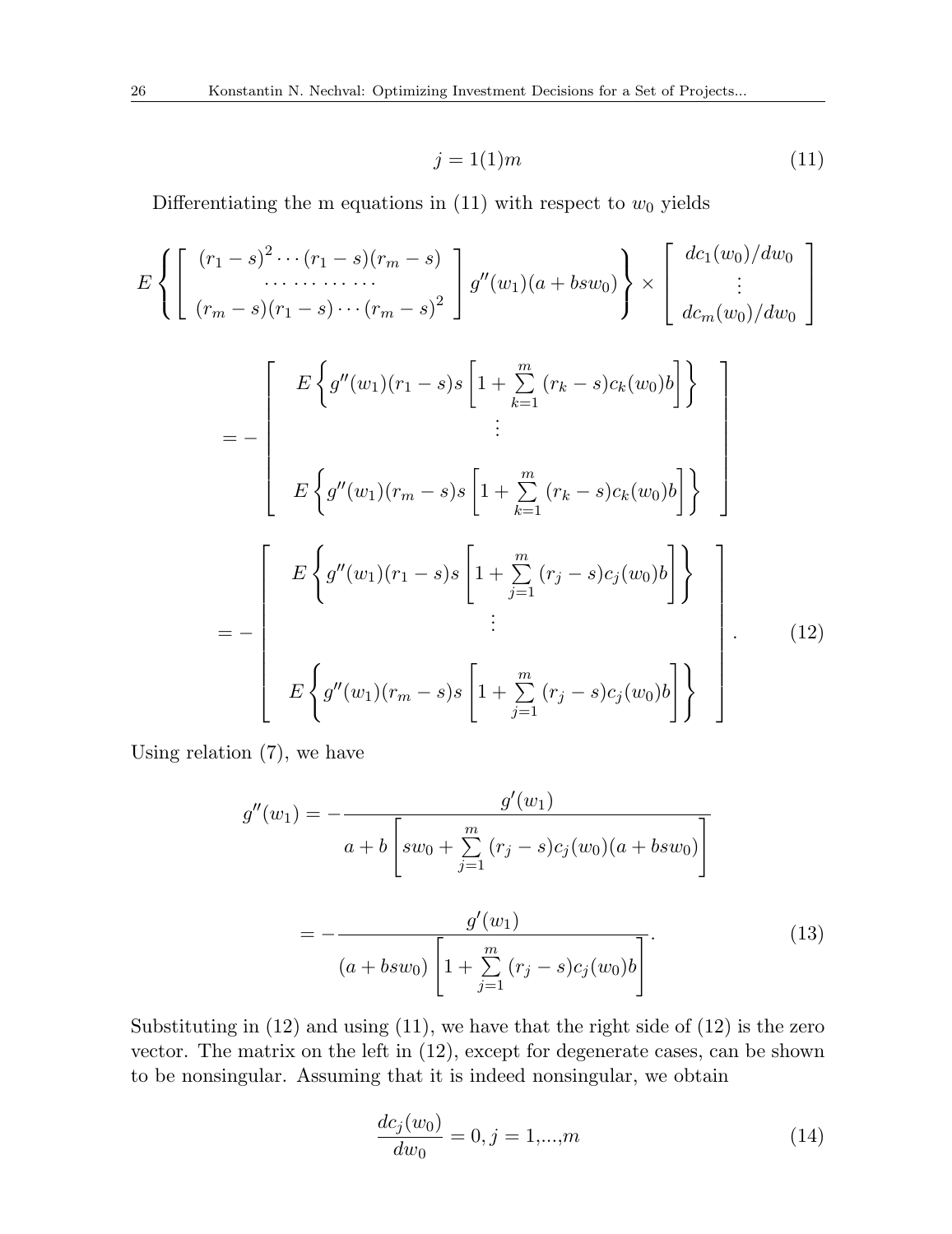and  $c_j(w_0) = c_j$ , where  $c_j$  are some constants, thus proving (6).

We now turn our attention to proving relation (9). We have

$$
G(w_0) = E\{g(w_1)\} = E\left\{g\left(s\left[1 + \sum_{j=1}^m (r_j - s)c_j b\right] w_0 + \sum_{j=1}^m (r_j - s)c_j a\right)\right\}
$$
\n(15)

and hence

$$
G'(w_0) = E\left\{g'(w_1)s \left[1 + \sum_{j=1}^m (r_j - s)c_jb\right]\right\}
$$
 (16)

$$
G''(w_0) = E\left\{g''(w_1)s^2\left[1 + \sum_{j=1}^m (r_j - s)c_jb\right]^2\right\}
$$
 (17)

The last relation after some calculation and using (13) yields

$$
G''(w_0) = -\frac{E\left\{g'(w_1)s\left[1+\sum_{j=1}^m (r_j-s)c_jb\right]\right\}s}{a+bsw_0}
$$
\n(18)

By combining (16) and (18), we obtain the desired result:

$$
-\frac{G'(w_0)}{G''(w_0)} = \frac{a}{s} + bw_0 \tag{19}
$$

This ends the proof.

It can be shown that the following utility functions satisfy (19): exponential:

$$
-e^{-w/a}, for b = 0 \tag{20}
$$

Logarithmic

$$
ln(\omega + a), for b = 1 \tag{21}
$$

power

$$
[1/(b-1)](a+b\omega)^{1-(1/b)}, otherwise \t(22)
$$

Naturally in our problem only concave utility functions from this class are admissible. Furthermore, if a utility function that is not defined over the whole real line is used, the problem should be formulated in a way that ensures that all possible values of the resulting final wealth are within the domain of definition of the utility function.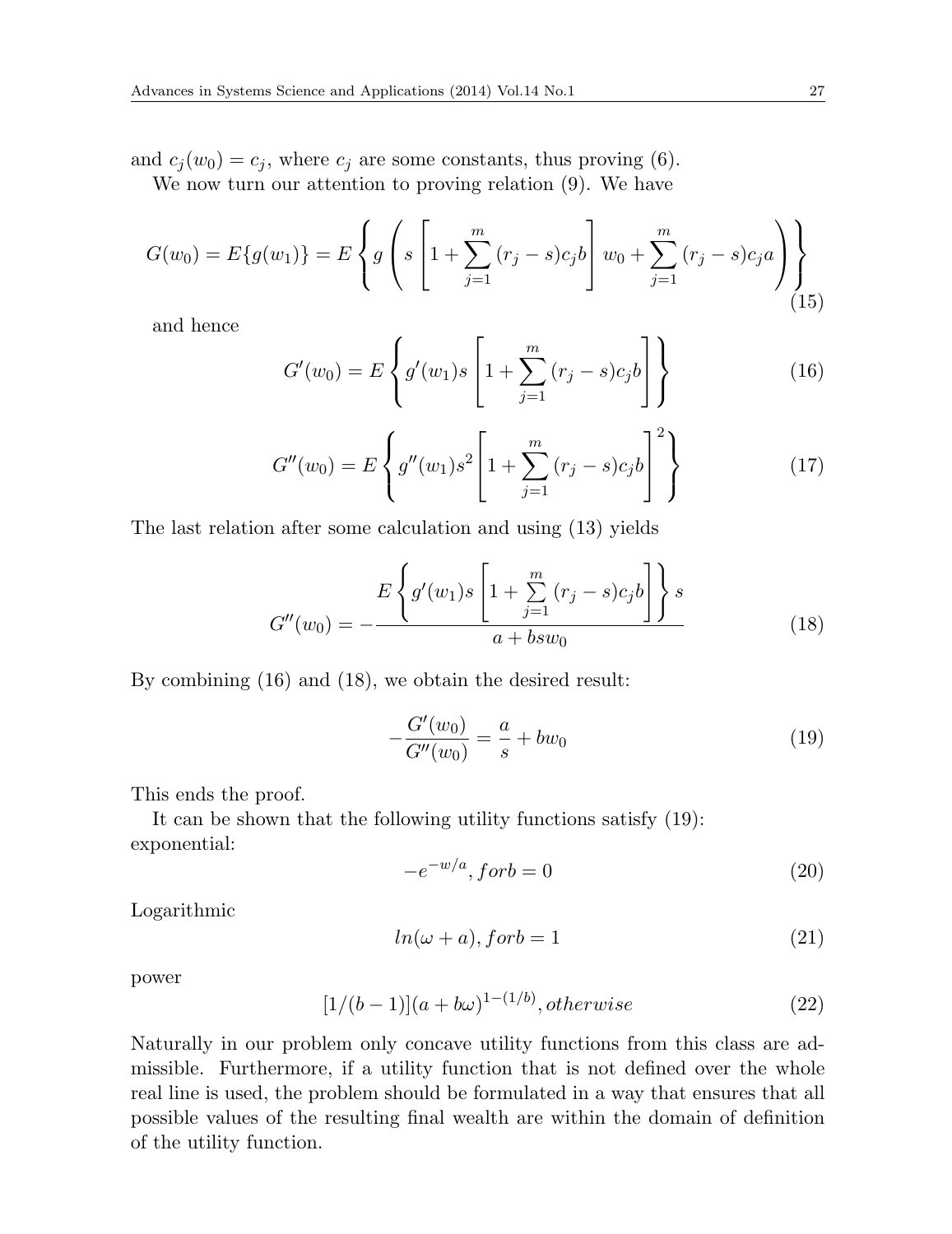### **4 Investment Decisions for the Multiperiod Case**

It is now easy to extend the one-period result of the preceding analysis to the multiperiod case. We will assume that the current wealth can be used to invest amounts in projects at the beginning of each of N consecutive time periods. If we denote:

*w<sup>υ</sup>* the wealth of the investor at the beginning of the *υ*th period,

 $u_i(v)$  the amount to invest in project belonging to the *j*th risk category at the beginning of the *υ*th period,

 $r_j(v)$  the rate of return of project which belongs to the *jth* risk category at the beginning of the *υ*th period,

*s<sup>υ</sup>* the rate of return of project which belongs to the riskless category at the beginning of the *υ*th period

then we have (in accordance with the single-period model) the system equation

$$
w_{\nu+1} = s_{\nu}w_{\nu} + \sum_{j=1}^{m} (r_{j(\nu)} - s_{\nu})u_{j(\nu)}, v = 0, 1, ..., N - 1
$$
 (23)

We assume that the vectors  $r_v = (r_1(v), ..., r_m(v)), v = 0, ..., N-1$ , are independent with given probability distributions that result in finite expected values throughout the following analysis.

The objective is to maximize  $E\{q(w_N)\}\$ , the expected utility of the terminal wealth  $w_N$ , where we assume that g satisfies for all w

$$
-\frac{g'(w)}{g''(w)} = a + bw \tag{24}
$$

Applying the dynamic programming algorithm to this problem [11-12] , we have

$$
G_N(\omega_N) = g(\omega_N) \tag{25}
$$

$$
G_{\nu}(w_{\nu}) = \max_{u_{1(\nu)}, \dots, u_{m(\nu)}} E\left\{ G_{\nu+1} \left[ s_{\nu} w_{\nu} + \sum_{j=1}^{m} (r_{j(\nu)} - s_{\nu}) u_{j(\nu)} \right] \right\}, \nu = 0, 1, ..., N-1
$$
\n(26)

From the solution of the one-period problem we have that the optimal policy at the beginning of period  $N-1$  is of the form

$$
u_{N-1}^*(w_{N-1}) = c_{N-1}[a + bs_{N-1}w_{N-1}],
$$
\n(27)

where  $c_{N-1}$  is an appropriate m-dimensional vector,  $\mu_{N-1}^* = [\mu_{1(N-1)}^*, ..., \mu_{m(N-1)}^*]'$ . Furthermore, we have

$$
-\frac{G'_{N-1}(w)}{G''_{N-1}(w)} = \frac{a}{s_{N-1}} + bw.
$$
\n(28)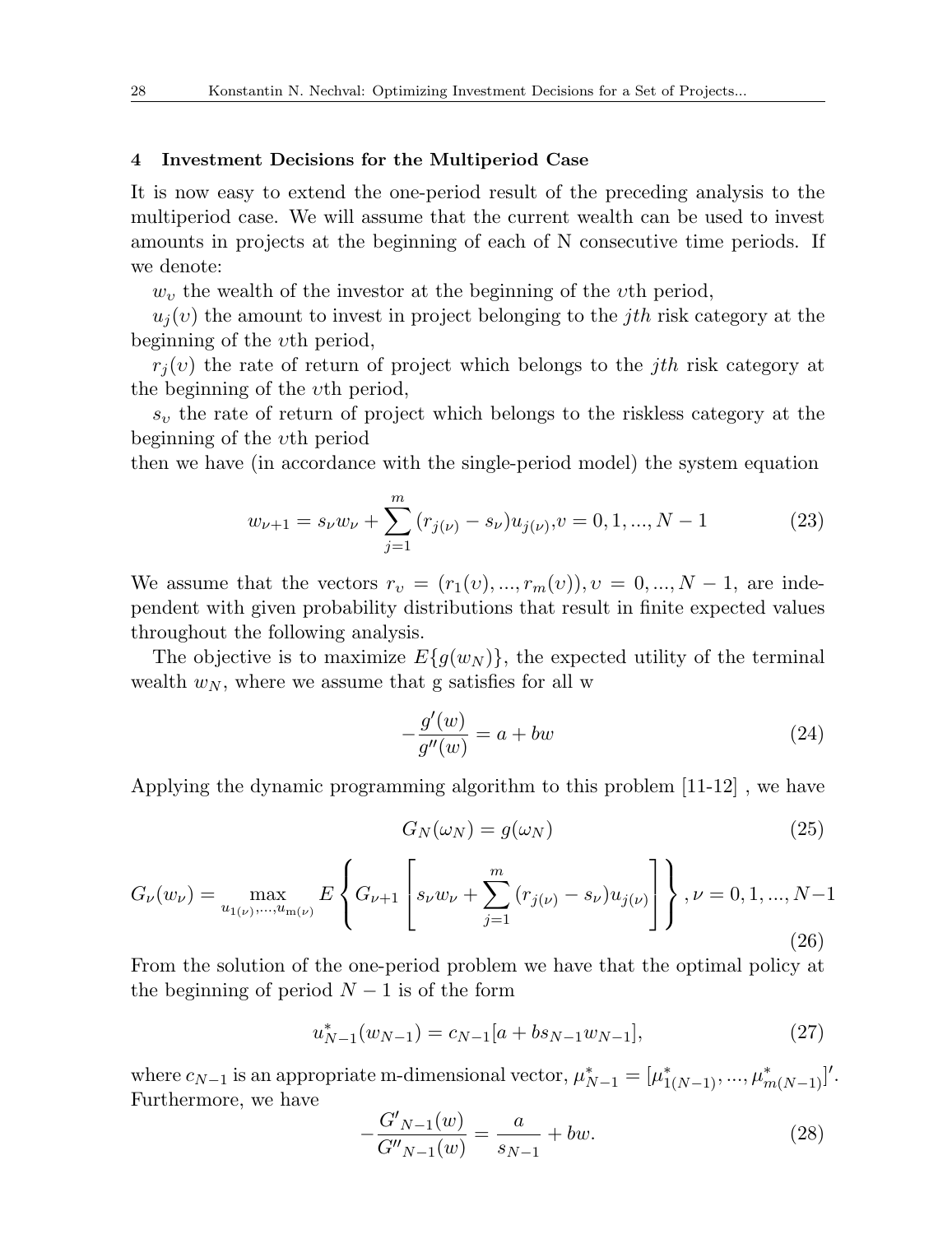Hence, applying the result of this section in (26) for the next to the last period, we obtain the optimal policy

$$
u_{N-2}^*(w_{N-2}) = c_{N-2} \left( \frac{a}{s_{N-1}} + bs_{N-2} w_{N-2} \right)
$$
 (29)

where  $c_{N-2}$  is again an appropriate m-dimensional vector.

Proceedings similarly, we have for the *υth* period

$$
u_{\nu}^*(w_{\nu}) = c_{\nu} \left( \frac{a}{s_{N-1} \cdots s_{\nu+1}} + b s_{\nu} w_{\nu} \right)
$$
 (30)

where  $c_v, v = 0, 1, ..., N - 1$ , are m-dimensional vectors that depend on the probability distributions of the rates of return  $r_j(v)$  of projects belonging to the risk categories and are determined by optimization of the expected value of the optimal cost-to-go functions *Gυ*. These functions satisfy

$$
-\frac{G'_{\nu}(w)}{G''_{\nu}(w)} = \frac{a}{s_{N-1}\cdots s_{\nu}} + bw, \nu = 0, 1, ..., N-1
$$
\n(31)

Thus one can see that the investor, when faced with the opportunity to reuse sequentially his wealth, uses a policy similar to that of the single-period case.

# **5 Multiperiod Project Portfolio Investment with Markowitz Mean-Variance Optimization**

To our knowledge, no analytical or efficient numerical method for finding the optimal multiperiod portfolio policy for the constrained mean-variance formulation of Markowitz has been reported in the literature. This section presents an optimal solution to the constrained mean-variance formulation of the multiperiod project portfolio investment problem. We consider a portfolio with  $(m + 1)$ risky projects, with random rates of returns. Let  $w_0$  be an initial wealth of an investor at time 0. The investor can allocate his wealth among the  $(m + 1)$ projects. The wealth can be reallocated among the  $(m + 1)$  projects at the beginning of each of the following  $(T - 1)$  consecutive time periods. The rates of return of the risky projects at time period  $\tau$  within the planning horizon are denoted by a vector  $r_{\tau} = [r_{\tau(0)}, r_{\tau(1)}, ..., r_{\tau(m)}]$ , where  $r_{\tau(j)}$  is the random return for project *j* at time period  $\tau$ . It is assumed in this paper that vectors  $r_{\tau}$ , = 0, 1, ..., T − 1, are statistically independent and return  $r_{\tau}$  has a mean  $E\{r_{\tau}\} = [E\{r_{\tau(0)}\}, E\{r_{\tau(1)}\}, ..., E\{r_{\tau(m)}\}]'$  and a covariance

$$
Cov\{r_{\tau}\} = \begin{bmatrix} \sigma_{\tau(00)} & \cdots & \sigma_{\tau(0m)} \\ \vdots & \ddots & \vdots \\ \sigma_{\tau(0m)} & \cdots & \sigma_{\tau(mm)} \end{bmatrix}
$$
(32)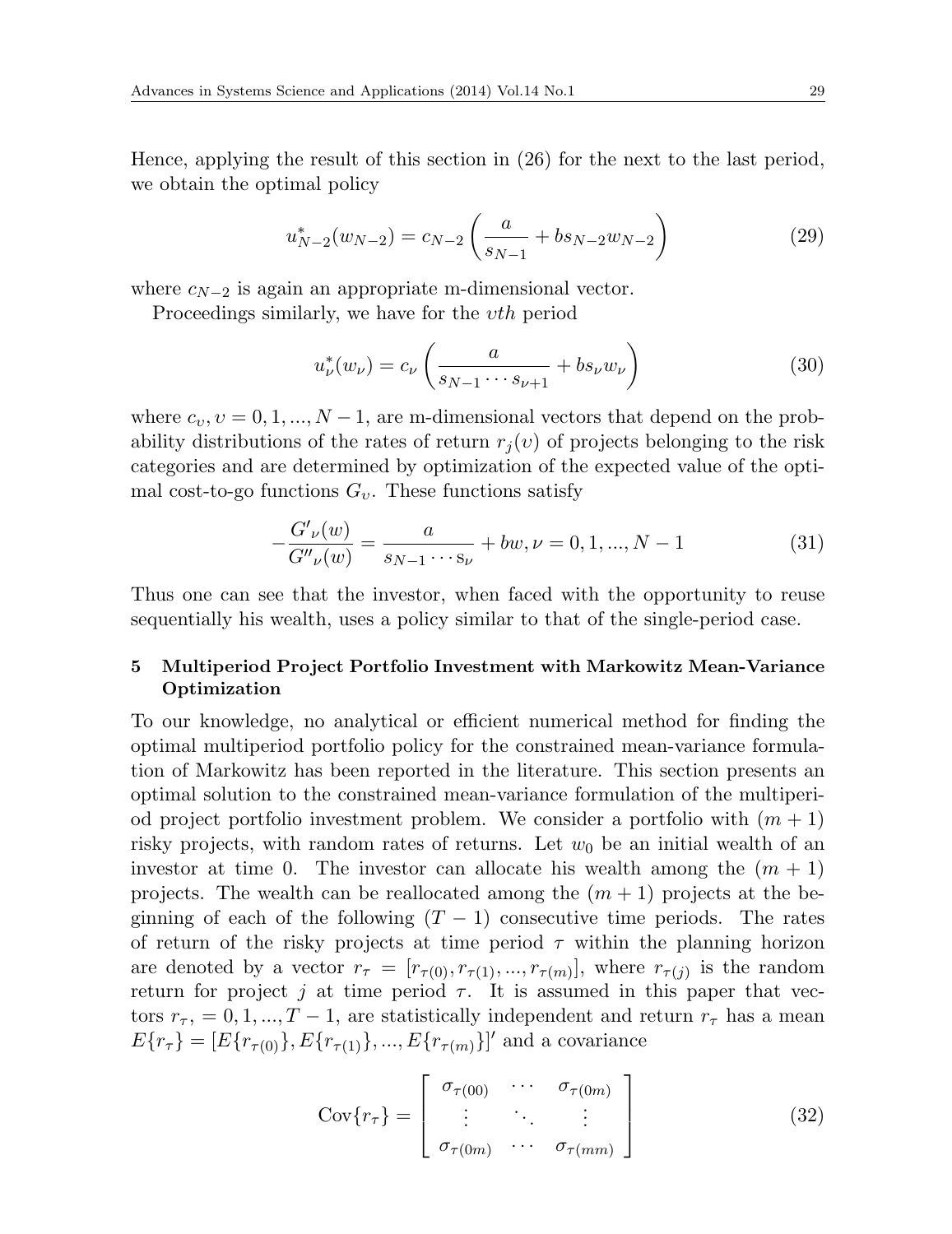which can be found from the data of observations.

Let  $w_{\tau}$  be the wealth of the investor at the beginning of the  $\tau$ th period, and let  $u_{\tau(j)}, j \in \{1, ..., m\}$ , be the amount invested in the *j*th risky project at the beginning of the  $\tau th$  time period. The amount investigated in the 0th risky project at the beginning of the *τ th* time period is equal to

$$
u_{\tau(0)} = w_{\tau} - \sum_{j=1}^{m} u_{\tau(j)}.
$$
\n(33)

An investor is seeking a best multiperiod investment strategy,  $(u_{\tau(0)}, u_{\tau(1)}, ..., u_{\tau(m)})$ for  $\tau = 0, 1, 2, ..., T - 1$ , such that either (i) the expected value of the terminal wealth  $w_T$ ,  $E\{w_T\}$ , is maximized if the variance of the terminal wealth,  $Var\{w_T\}$ , is not greater than a preassigned risk level  $v^*$ , or (ii) the variance of the terminal wealth,  $Var\{w_T\}$ , is minimized if the expected terminal wealth,  $Var\{w_T\}$ , is not smaller than a preassigned level  $e^*$ . Mathematically, a meanvariance formulation for multiperiod project portfolio investment can be posed as one of the following two forms:

(i) Maximize

$$
Var\{w_T\} \tag{34}
$$

subject to

$$
Var\{w_T\} \le \nu^* \tag{35}
$$

$$
\sum_{j=1}^{m} u_{\tau(j)} \le E\{w_{\tau}\}\tag{36}
$$

$$
\mu_{\tau(j)} \ge 0, j = 1, ..., m, \tau = 0, 1, 2, ..., T - 1
$$
\n(37)

with

$$
w_{\tau+1} = \sum_{j=1}^{m} r_{\tau(j)} u_{\tau(j)} + \left( w_{\tau} - \sum_{j=1}^{m} u_{\tau(j)} \right) r_{\tau(0)} = r_{\tau(0)} w_{\tau} + \Delta_{\tau}' u_{\tau}
$$
(38)

and

(ii) Minimize

$$
Var\{w_T\} \tag{39}
$$

subject to

$$
E\{\omega_T\} \ge e^* \tag{40}
$$

$$
\sum_{j=1}^{m} u_{\tau(j)} \le E\{w_{\tau}\}\tag{41}
$$

$$
\mu_{\tau(i)} \ge 0, j = 1, ..., m, \tau = 0, 1, 2, ..., T - 1
$$
\n(42)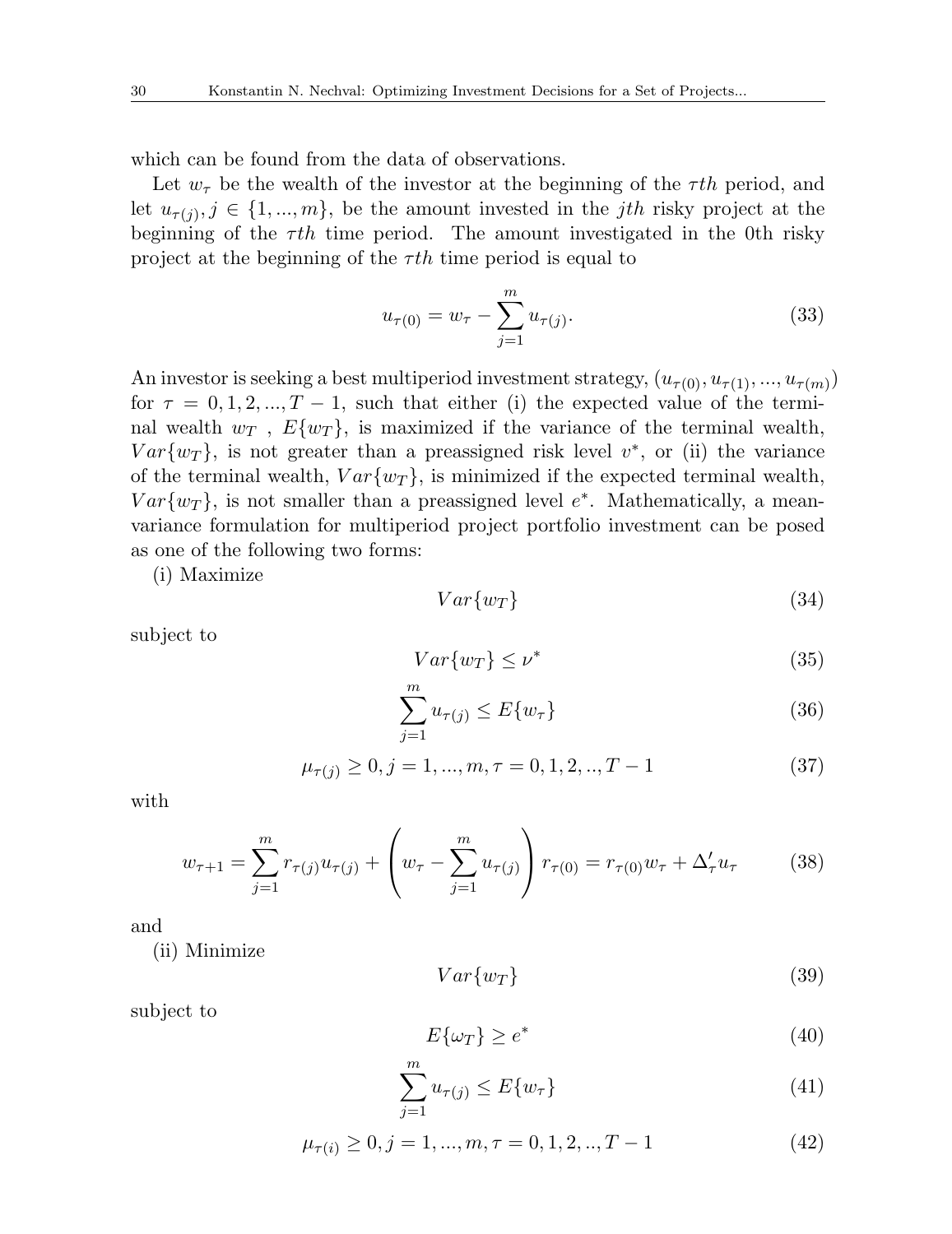with

$$
w_{\tau+1} = \sum_{j=1}^{m} r_{\tau(j)} u_{\tau(j)} + \left( w_{\tau} - \sum_{j=1}^{m} u_{\tau(j)} \right) r_{\tau(0)} = r_{\tau(0)} w_{\tau} + \Delta_{\tau}' u_{\tau}, \qquad (43)
$$

where

$$
\Delta_{\tau} = [\Delta_{\tau(1)}, \Delta_{\tau(2)}, ..., \Delta_{\tau(m)}]' = [r_{\tau(1)} - r_{\tau(0)}, r_{\tau(2)} - r_{\tau(0)}, ..., r_{\tau(m)} - r_{\tau(0)}]' \tag{44}
$$

Formulation (i) or (ii) enables an investor to specify a risk level he can afford when he is seeking to maximize his expected terminal wealth or specify an expected terminal wealth he would like to achieve when he is seeking to minimize the corresponding risk.

A strategy of multiperiod project portfolio investment is an investment sequence,

$$
U_T = [u_0, u_1, u_2, ..., u_{N-1}]
$$
\n(45)

where

$$
u_{\tau} = [u_{\tau_1}, u_{\tau_2}, ..., u_{\tau_m}]', \forall \tau = 0 \tag{46}
$$

More specifically,  $U_T$  is a feedback strategy and  $u_\tau$  maps the wealth at the beginning of the  $\tau$ th period,  $w_{\tau}$ , into a project portfolio decision in the  $\tau$ th period, i.e.,  $u_{\tau} = u_{\tau}(w_{\tau})$ . A multiperiod project portfolio investment strategy,  $U_T^*$ , is said to be efficient if there exists no other portfolio one,  $U_T$ , such that  $E\{w_T; U_T\} \ge E\{w_T; U_T^*\}$  and  $Var\{w_T; U_T\} \le Var\{w_T; U_T^*\}$  with at least one equality strictly. By varying the value of  $v^*$  in (i) or the value of  $e^*$  in (ii), the set of efficient multiperiod project portfolio investment strategies can be generated.

An equivalent formulation to either (i) or (ii) in generating efficient multiperiod portfolio strategies is

(iii) Maximize

$$
E\{w_T\} - \vartheta Var\{w_T\} \tag{47}
$$

subject to

$$
\sum_{j=1}^{m} u_{\tau(j)} \le E\{w_{\tau}\}\tag{48}
$$

$$
u_{\tau_j} \ge 0, j = 1, ..., m, \tau = 0, 1, 2, ..., T - 1
$$
\n<sup>(49)</sup>

with

$$
w_{\tau+1} = \sum_{j=1}^{m} r_{\tau(j)} u_{\tau(j)} + \left( w_{\tau} - \sum_{j=1}^{m} u_{\tau(j)} \right) r_{\tau(0)} = r_{\tau(0)} w_{\tau} + \Delta_{\tau}' u_{\tau}
$$
(50)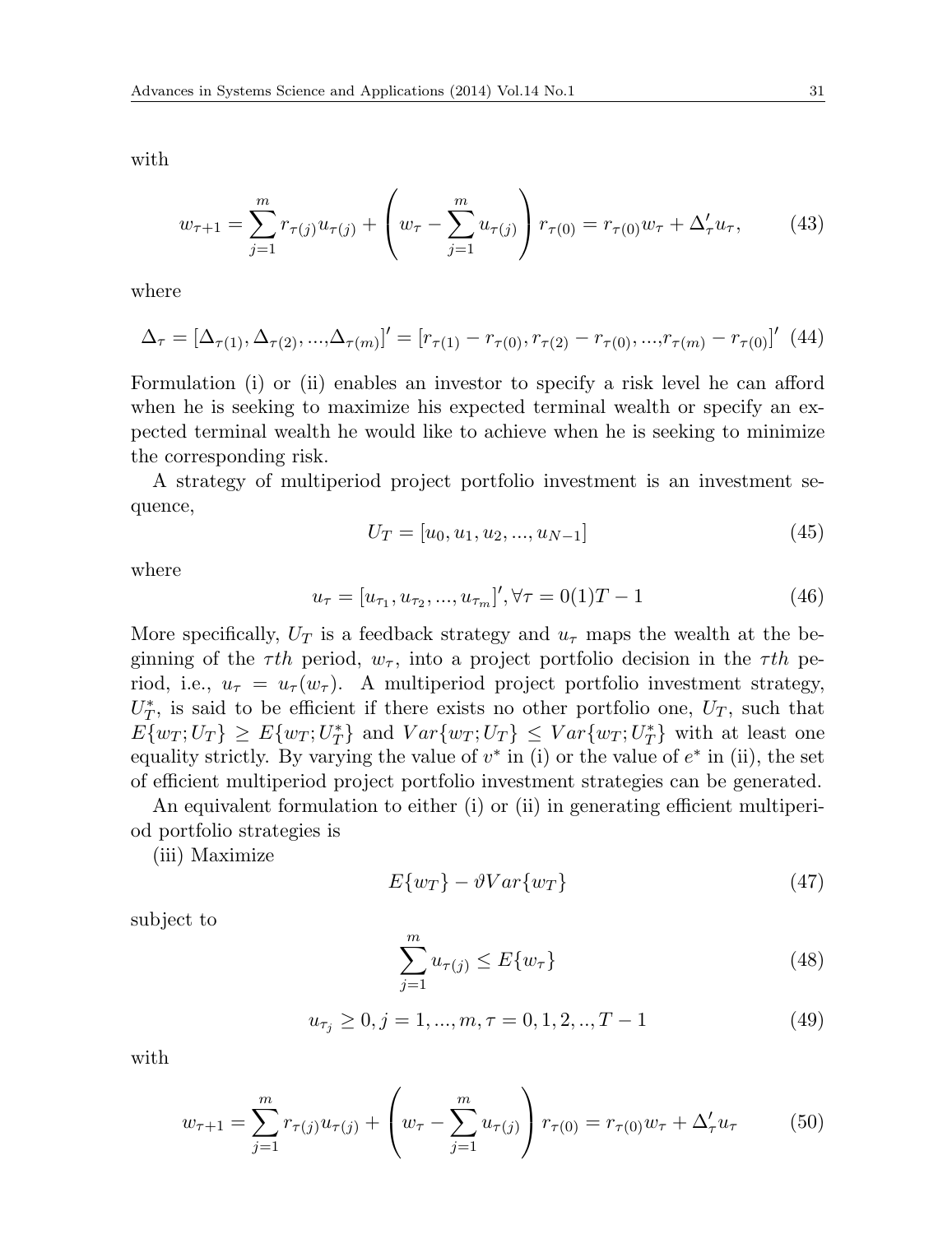| Year(t)        | Project  |        |                |
|----------------|----------|--------|----------------|
|                | $\Omega$ | 1      | $\overline{2}$ |
| 1              | 1.3000   | 1.2250 | 1.1490         |
| $\overline{2}$ | 1.1030   | 1.2900 | 1.2600         |
| 3              | 1.2160   | 1.2160 | 1.4190         |
| 4              | 0.9540   | 0.7280 | 0.9220         |
| 5              | 0.9290   | 1.1440 | 1.1690         |
| 6              | 1.0560   | 1.1070 | 0.9650         |
| 7              | 1.0380   | 1.3210 | 1.1330         |
| 8              | 1.0890   | 1.3050 | 1.7320         |
| 9              | 1.0900   | 1.1950 | 1.0210         |
| 10             | 1.0830   | 1.3900 | 1.1310         |
| 11             | 1.0350   | 0.9280 | 1.0060         |
| 12             | 1.1760   | 1.7150 | 1.9080         |

**Table 1** The observations of returns for three risky projects.

where  $\vartheta \in [0, \infty)$ .

It will be noted that if  $U_T^*$  solves (iii), then  $U_T^*$  solves (i) with  $v^* = Varw^T$ ;  $U_T^*$ , and solves (ii) with  $e^* = Ew^T$ ;  $U^*_T$ . Note that  $\vartheta$  is equal to  $\partial E\{w^T\}/\partial Var\{w^T\}$ at the optimal solution of (iii). Problem formulation (iii) is preferable to be adopted in investment situations where an investor is able to specify his desirable trade-off between the expected terminal wealth and the associated risk.

### **6 Numerical Example**

Consider the case of a stationary multiperiod process with  $T = 2$ . An investor has one unit of wealth at the very beginning of the planning horizon, i.e.,  $w_0 = 1$ . The investor is trying to find the best allocation of his wealth among three risky projects, 0, 1, and 2 in order to maximize  $E\{w_2\}$  while keeping his risk not exceeding 0.07; that is,  $v_* = 0.07$ . The observations of returns for risky projects, 0, 1, and 2 are given in Table 1.

At first consider the case of a stationary multiperiod process with  $T = 1$ . The problem is to maximize

$$
E\{\omega_1\} \tag{51}
$$

subject to

$$
Var\{\omega_1\} \le \nu^* = 0.07\tag{52}
$$

$$
\sum_{j=1}^{2} u_{0(j)} \le E\{w_0\} = w_0 = 1
$$
\n(53)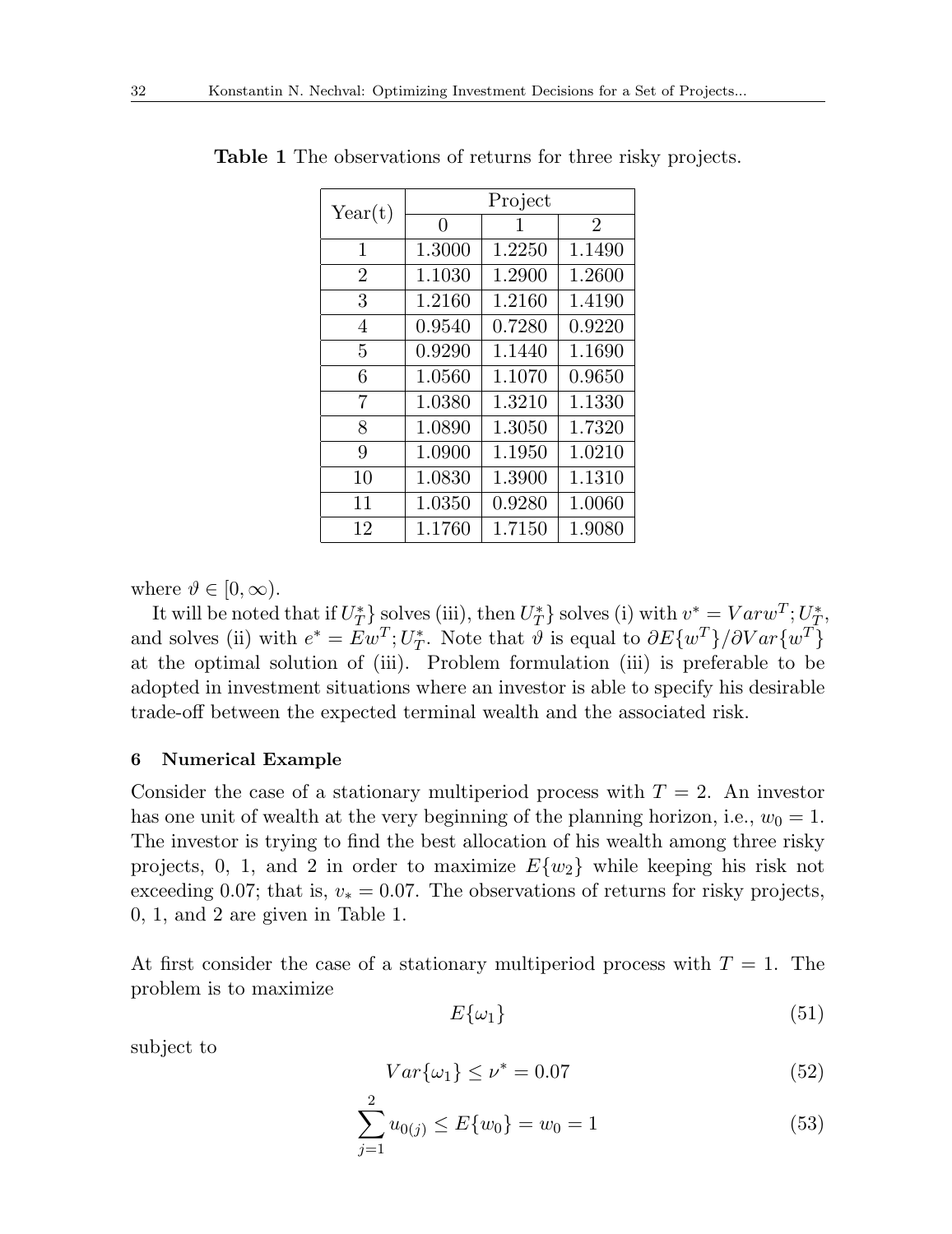$$
u_{0(j)} \ge 0, j = 1, 2, \dots \tag{54}
$$

with

$$
w_1 = \sum_{j=1}^2 r_{0(j)} u_{0(j)} + \left( w_0 - \sum_{j=1}^2 u_{0(j)} \right) r_{0(0)} = r_{0(0)} w_0 + \Delta'_0 u_0.
$$
 (55)

Using (55) and Table 1, it can be shown that

$$
E\{w_1\} = E\{r_{0(0)}\}w_0 + E\{\Delta'_0\}u_0,\tag{56}
$$

where

$$
E\{R_{0(0)}\} = 1.0891, E\{\Delta_0'\} = [0.1246, 0.1455] \tag{57}
$$

$$
Var{\{\omega_{1}\}} = [\omega_{0}, u'_{0}]Cov{\{[r_{0(0)}, \triangle'_{0}]\}}[\omega_{0}, u'_{0}]'
$$
\n(58)

with

$$
Cov\{[r_{0(0)}, \Delta'_0]'\} = \begin{bmatrix} 0.0099 & 0.0015 & 0.0021 \\ 0.0015 & 0.0407 & 0.0374 \\ 0.0021 & 0.0374 & 0.0723 \end{bmatrix}
$$
(59)

Using Solver software (MS Excel), we obtain from maximization of (51) a percent investment (on  $w_0 = 1$ ) in three risky projects, 0, 1, and 2, at period  $\tau = 0$  as follows:  $\mu_{0(0)}^* = 0\%$ ,  $\mu_{0(1)}^* = 26.92\%$ , and  $\mu_{0(2)}^* = 73.08\%$ . The corresponding expected terminal wealth and the risk level are given by  $E\{w_1\} = 1.229$  and  $Var\{w_1\} = 0.07$ , respectively.

Now consider the case of a stationary multiperiod process with  $T = 2$ . The problem is to maximize

$$
E\{w_2\} \tag{60}
$$

subject to

$$
Var\{\omega_2\} \le \nu^* = 0.07\tag{61}
$$

$$
\sum_{j=1}^{2} u_{0(j)} \le E\{w_0\} = w_0 = 1
$$
\n(62)

$$
\sum_{j=1}^{2} u_{1(j)} \le E\{w_1\} \tag{63}
$$

$$
u_{\tau(j)} \ge 0, j = 1, 2, \tau = 0, 1 \tag{64}
$$

with

$$
w_{\tau+1} = \sum_{j=1}^{m} r_{\tau(j)} u_{\tau(j)} + \left( w_{\tau} - \sum_{j=1}^{m} u_{\tau(j)} \right) r_{\tau(0)} = r_{\tau(0)} w_{\tau} + \Delta_{\tau}' u_{\tau}
$$
(65)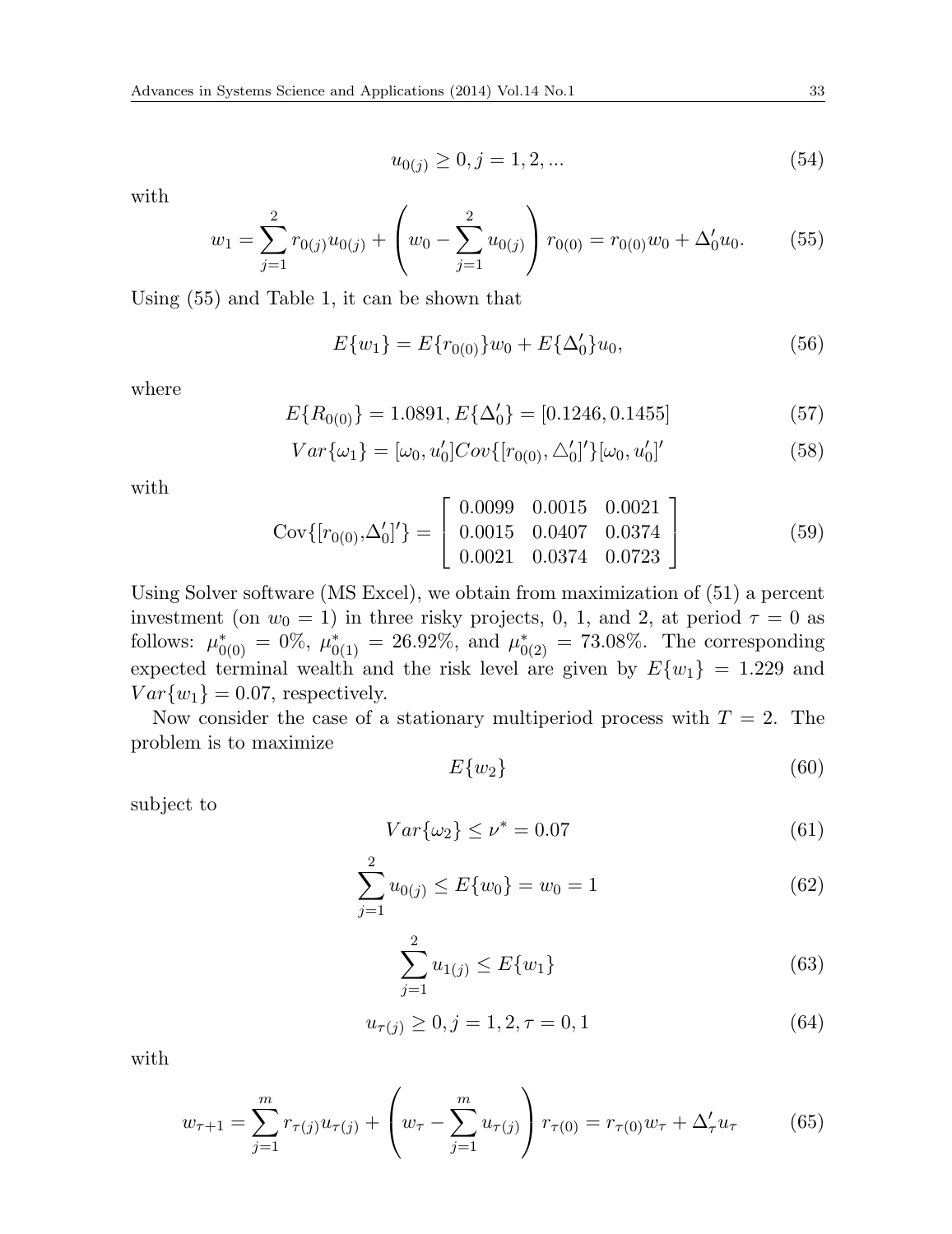Using (65) and Table 1, it can be shown that

$$
E\{w_2\} = E\{r_{1(0)}r_{0(0)}\}w_0 + E\{r_{1(0)}\Delta'_0\}u_0 + E\{\Delta'_1\}u_1\tag{66}
$$

where

$$
E\{r_{1(0)}r_{0(0)}\} = 1.1960\tag{67}
$$

$$
E\{r_{1(0)}\Delta_0'\} = [0.1371, 0.1605] \tag{68}
$$

$$
E\{\Delta_1'\} = [0.1246, 0.1455] \tag{69}
$$

$$
Var\{w_2\} = [w_0, u'_0, u'_1] \times Cov\{[r_{1(0)}r_{0(0)}, r_{1(0)}\Delta'_0, \Delta'_1]'\}[w_0, u'_0, u'_1] \tag{70}
$$

where

$$
Cov\{[r_{1(0)}r_{0(0)}, r_{1(0)}\Delta'_0, \Delta'_1]'\} = \begin{bmatrix} 0.0491 & 0.0028 & 0.0053 & 0.0022 & 0.0037 \\ 0.0028 & 0.0496 & 0.0490 & 0.0447 & 0.0427 \\ 0.0053 & 0.0490 & 0.0942 & 0.0426 & 0.0823 \\ 0.0022 & 0.0447 & 0.0426 & 0.0407 & 0.0374 \\ 0.0037 & 0.0427 & 0.0823 & 0.0374 & 0.0723 \end{bmatrix}
$$
(71)

Using Solver software (MS Excel), we obtain from maximization of (60) a percent investment (on  $w_0 = 1$ ) in three risky projects, 0, 1, and 2, at period  $\tau = 0$  as follows:  $\mu_{0(0)}^* = 100\%$ ,  $\mu_{0(1)}^* = 0\%$ , and  $\mu_{0(2)}^* = 0\%$ ; and a percent investment (on  $E\{w_1\} = 1.0891$ ) in three risky projects, 0, 1, and 2, at period  $\tau = 1$  as follows:  $\mu_{1(0)}^* = 39.80\%, \mu_{1(1)}^* = 47.24\%$  and  $\mu_{1(2)}^* = 12.96\%.$  The corresponding expected terminal wealth and the risk level are given by  $E\{w_2\} = 1.2807$  and  $Var\{w_2\} = 0.07$ , respectively.

### **7 Conclusion**

The problem considered in this paper is to decide how much of our available resources to invest in each project so as to maximize the total expected return by the end of the horizon in relation to a given utility function.

We formulate the problem in terms of dynamic programming, which allows one to obtain optimal investment decisions for a set of projects under uncertainty of future returns in a simple form.

The derived optimal multiperiod project portfolio investment strategy provides investors with the best strategy to follow in a dynamic investment environment.

### **Acknowledgments**

This research was supported, in part, by the Latvian Council of Science and the National Institute of Mathematics and Informatics of Latvia under Grant No. 06.1936 and Grant No. 01.0031. This support is gratefully acknowledged.